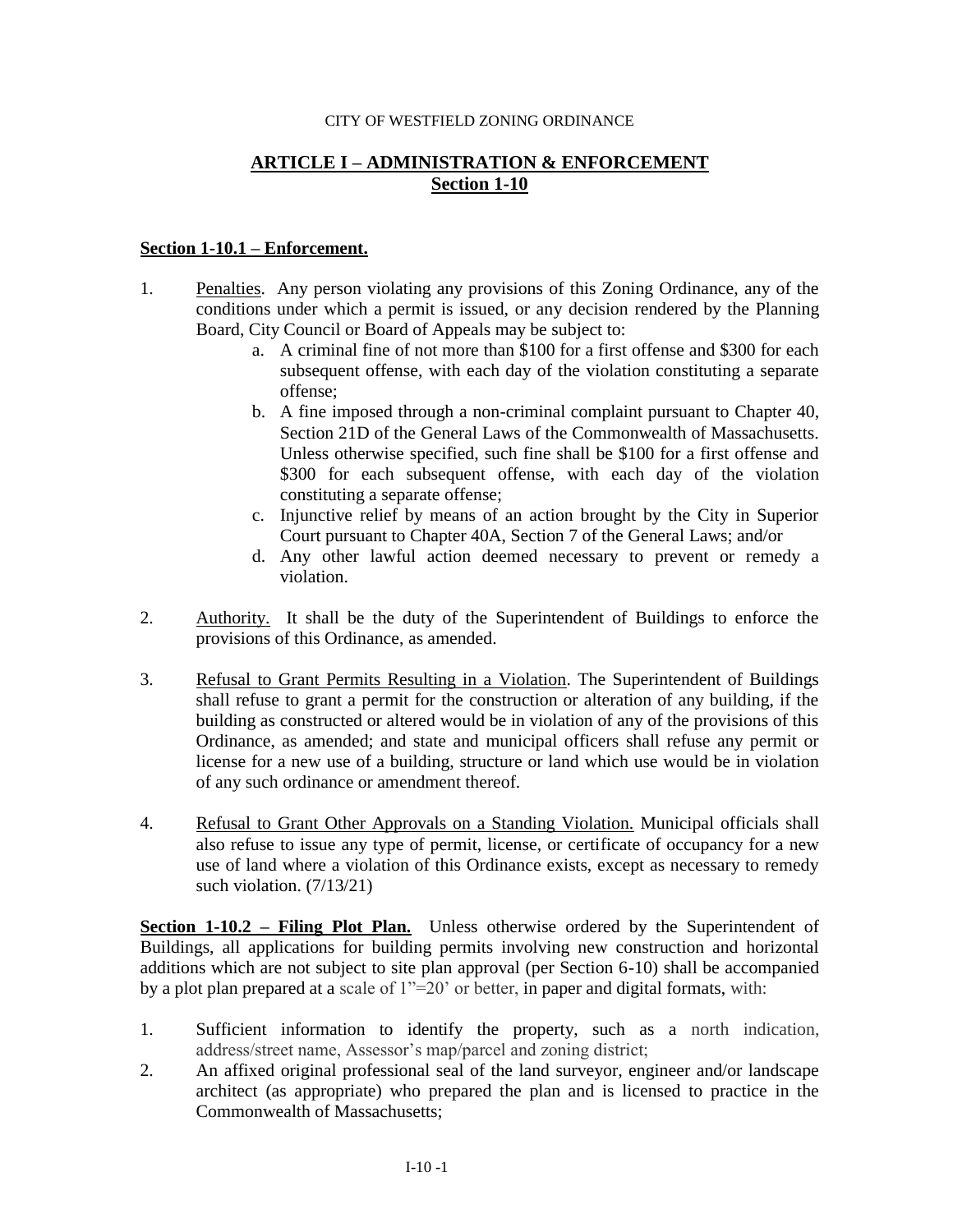- 3. Lot dimensions and area, including all lot lines and property corners, with type of monumentation identified; location and dimensions of any existing or proposed easements;
- 4. Existing and proposed locations of any building/addition, driveway and other features regulated by this ordinance; setback distances from the proposed structure to the front, rear and side lot lines;
- 5. Existing and proposed site topography generally, including proposed elevations at building corners, doors/garage doors, top of foundation wall, basement floor and benchmark reference. Such information shall be of sufficient detail to allow for the reviewing authority to determine:
	- a. areas and depths of cuts and fills,
	- b. direction of stormwater runoff, and that grading will not increase runoff onto abutting properties,
	- c. high points and low points, including any on-site areas intended to collect or manage stormwater,
	- d. if the lot is located in an approved subdivision, that the proposed grading is generally consistent with the overall development's grading and stormwater scheme, as illustrated on the subdivision plans;
- 6. Subsurface utilities, with proposed services in conformance with the respective authority's requirements.

Written notice of significant deviations from the filed plot shall be submitted for review prior to implementation. After completion of construction, the Superintendent of Buildings shall be provided with a written certification from the registered land surveyor, engineer or landscape architect that site has been constructed in conformance with the filed plot plan or an accompanying as-built plan containing the above information. Failure to comply with the standards of this section may result in denial of a building or occupancy permit. (5/13/20)

**<u>Section 1-10.3 – Pending Applications for Building Permits.</u> Nothing herein contained** shall affect any permit issued before notice of hearing by the Planning Board on the question of adoption is first given, provided that construction work under any such permit is commenced within twelve (12) months after its issue. (7/13/21)

**Section 1-10.4 - Zoning Permit Required** It shall be unlawful for any owner or person to:

- a. Erect, construct, reconstruct or alter any building or other structure (excluding interior alterations, and exterior alterations which are cosmetic and/or don't increase the exterior size of the structure).
- b. Change, alter, extend, displace or increase the use of any building or other structure or lot,
- c. Change or alter lot coverage (maximum building coverage)

without first applying for, and receiving, an approved Zoning Permit from the Zoning Enforcement Officer. Such application shall be filed prior to the filing for any Building permit, Special Permits, Variances or Site Plan Reviews.

An application for a Zoning Permit may be obtained from, and must be filed with, the Building Department/Zoning Enforcement Officer's Office. There shall be no filing fee. It shall be accompanied by such pertinent information as the Zoning Enforcement Officer deems